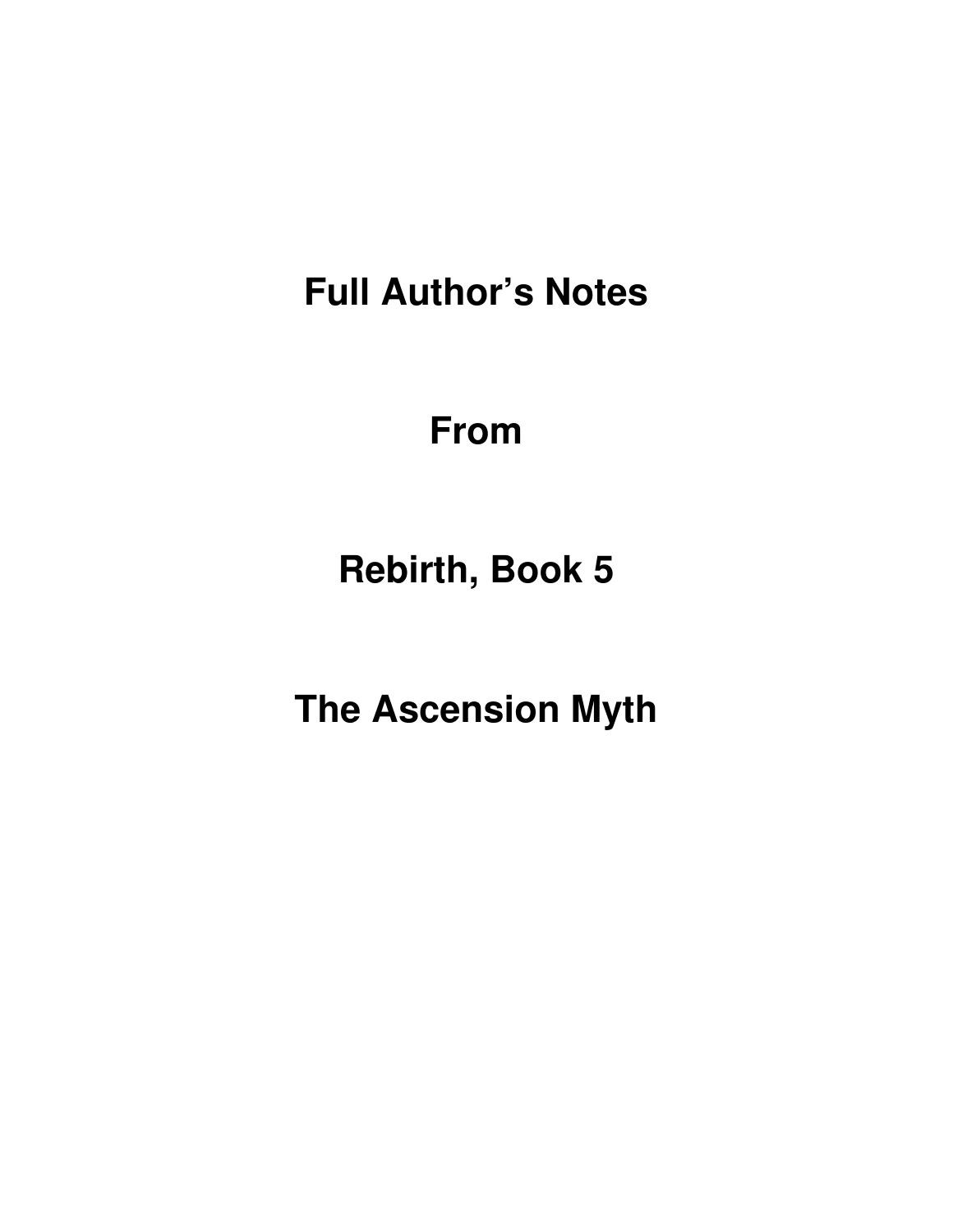# **Author Notes - Ell Leigh Clarke**

July 23rd, 2017

Hi Ascenders!

So I've just read MA's Author notes, and I have a few things to correct respond to.

#### **Dr. Genius.**

Ok, so MA has picked up on something that may or may not have been there… How that conversation *actually* went was more like:

Ellie, having told MA that she collapsed at the gym and was feeling ill again, made some comment about how Dr. Genius had suggested interval training.

MA: Oh so he's in the dog house now?

Ellie: I collapsed! Yes, he is.

*(Beat)*

Ok, in his defence, by interval training he probably meant different heights on the treadmill. Not 30 minutes of running and then 20 minutes of kick boxing.

Two days later…

MA: So how's Doctor Genius?

Ellie: I dunno. I haven't had another appointment.

MA: So he's still Dr. Genius, or has he been reverted back to Dr. Awesome?

>>> It seems MA has decided there is a sliding scale:

Dr Awesome – the guy, as he is normally.

Dr. Genius – his name when Ellie does something stupid like kick boxing too soon and suffers consequences.

Dr. Google - When *MA* looks up Ellie's symptoms and makes a diagnosis from Google.

*[ MA - WAIT A MINUTE, I don't think I'm the one was looking up the symptoms! You could barely get your head off a pillow, and I'm supposed to take the fall for your memory now, too?]*

*[ELLIE – I couldn't lift my head off of the pillow, YOU were the one Googling!]*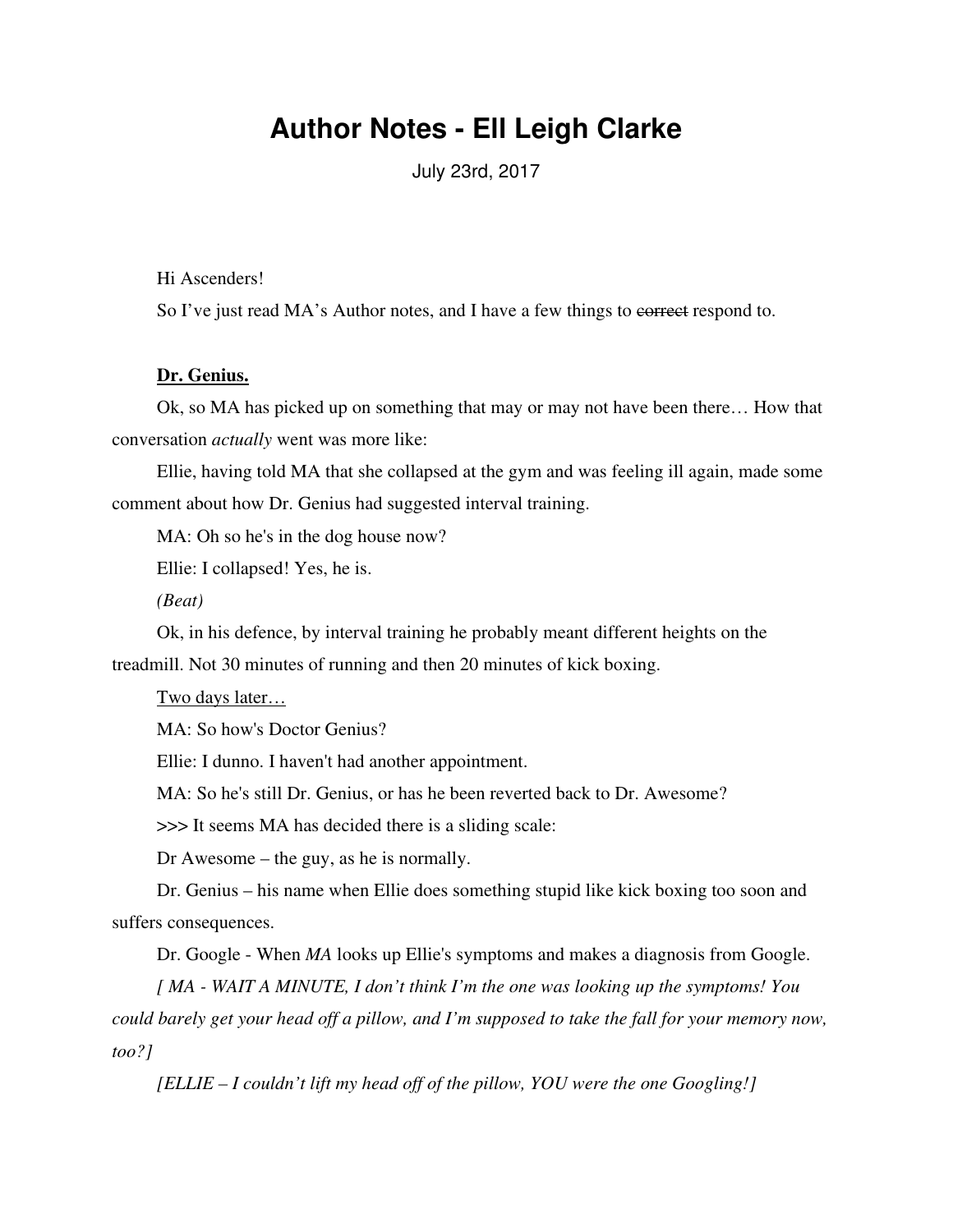And he now has one more name that the Author's Editor came up with:

Jen: your Doctor sounds hilarious.

Ellie: Yeah. And he's CUTE.

Jen: BONUS. Hahaha, we should call him Dr. Hotsome…

Ellie of course realises that this is becoming so embarrassing she needs to just get the hell better so she doesn't need a doctor anymore.

\* \* \*

Speaking of fun and amusement, one of the other things we (MA and I) have been up to is getting a submission in for South by South West (SXSW) – the conference for creatives.

Under my alter ego as a maverick entrepreneur I ran a Think Tank at the beginning of this year called: Storytelling for Social Profit. Basically it was a conference, with a Think Tank attached to it, where we posed the questions: how do we make the world a better place? And then how do we effectively weave this into a badass story?

Several weeks ago one of the Think Tank experts suggested we submit a panel to SXSW, based on this project.

Ellie: Yeah. Great idea. (Silently thinking what a baaaaaad idea it is given she can't even get up out of bed most days.)

Two weeks later… chin wagging with MA on one of our long rambling calls, Ellie explains the idea, and then finds herself suggesting MA makes up the fourth person. "Because look at all the awesome story shit you do, top 100 author... It will be a blast."

MA agrees.

3 days before the deadline…

Ellie: shit. Guess I should get something pulled together.

Emails her panellists to get bios, and inside leg measurements.

1 day before the deadline… with half of the Rebirth Manuscript still waiting to be punched up to be sent to Jen, having pulled our release date forward by 4 days (because MA is competitive! #justsayin')…

Ellie crawls out of bed at 8am (unheard of normally), puts on makeup, does hair, and records a sequence of narrative videos to insert between sample clips.

That was Friday.

Ellie worked on solidly the whole afternoon and evening, in order to turn around both the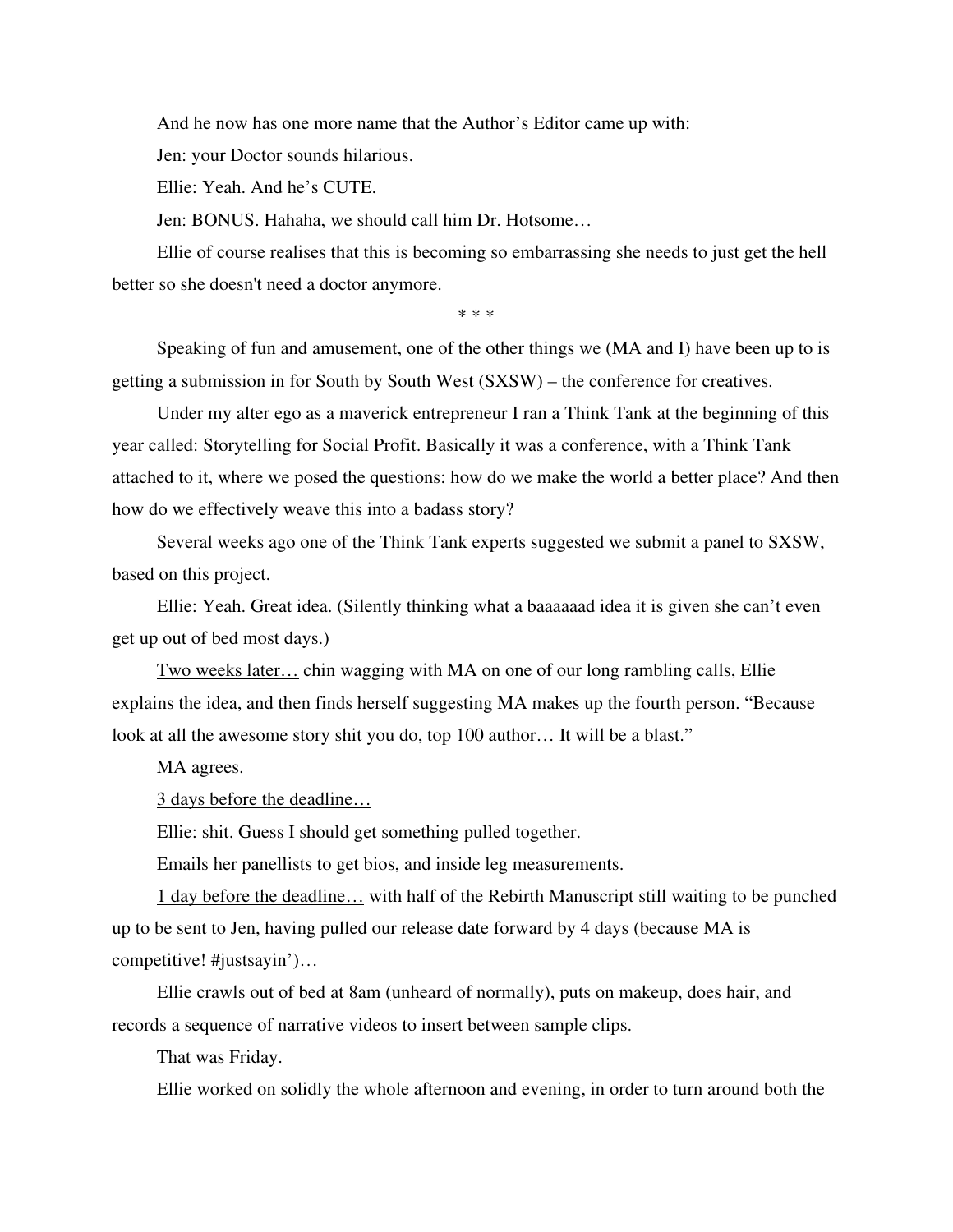application/ video and Rebirth… on the same frikkin day.

Jen 'Editor-Extraordinaire' McDonnell then stayed up till nearly 2am to edit the rest of the MS so we could get it to the JITers for Saturday morning. Phew.

Regarding the SXSW application, I may, if MA agrees, share the link with you when it goes out to the public vote… My reason for this is four-fold:

1. We need the votes in order to get selected.

2. I'd like to share some of what we're working on in the background to help impact the world as writers.

3. We've got an awesome clip of MA doing his speaking thing… and he manages to drop both and f-bomb (or more) AND says motherfucker, in like a 5 minute clip. He's HILARIOUS.

4. I regard the TKG community as my friends… and I know MA does too. Heck, at this point we're practically family. And I just want to share this other part of what we're doing with the family.

When that goes live, I'll ping you an update... either through the next author notes or on the fb page.

www.facebook.com/ellleighclarke

Ok, back to all things Kurtherian. Massive thanks must go to Jen for accomplishing such a short turn around, last into the night, and with a cheeriness.

I would also like to thank the incredible JIT team, and Zen-Steve their coordinator, for their incredible efforts so we don't embarrass ourselves with school girl errors.

I'd also like to thank my Icelandic friend, Trausti Traustason again for checking the Icelandic cussing and grammar. You da bomb, man. Thank you.

And of course, massive thanks must go to my long-suffering Yoda, without whom none of this would be possible. Dude, I know take the *micky* (look it up) something rotten, but you're the best. Thank you for the encouragement, the enthusiasm, the piss taking, and the constant stream of Slack messages. And I'm sorry your plan to get your fans asking for Molly book 5 backfired, and resulted in them asking you for BA book 18 in your reviews. That was them. I had nothing to do with it… and just laughed away in the corner when I saw what was happening. :)

Bwahahahahahahhahaha….

I'd also like to say a massive thank you to you, the readers, the fans and the reviewers. Your reviews and interaction with us are a CONSTANT source of encouragement and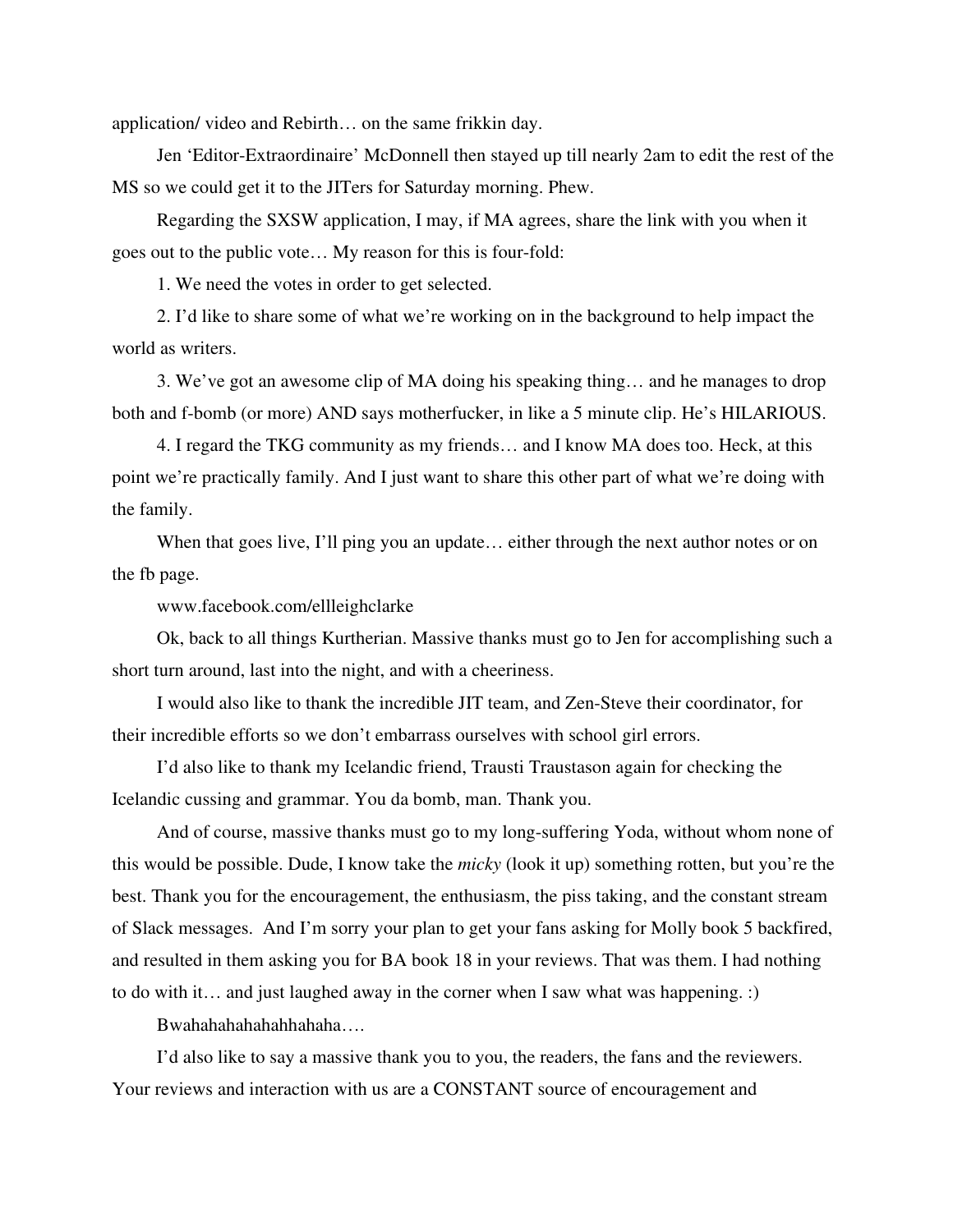entertainment. Seriously, when there is a lull in a conversation what often happens is: "did you see so and so's review…". Or: "Lemme go check the 5\* reviews." Or: "Dude, one of your fans messaged me to check your Darkest Night reviews and…."

You're the best. So *thank you*!

(P.S. I've been hearing you're making other authors jealous!)

#### **Michael and Competition**

MA: Dammit Ellie.

Ellie: What?

MA: you're making me up my game with the formatting of my fucking author notes now! Ellie: (blink blink)

## **Michael and Admin Rights**

I just wanted to close the loop on this one. You may have seen on fb some discussions about how MA has full admin rights to post on my page, and I have practically no admin rights to post on his.

It has fast become my conclusion that even though this is drastically unfair (mostly from the perspective of wanting to wield equal opportunities to write sneaky, entertaining posts) this has been filed under "never going to happen."

Along with the other 997 things that I thought would be a good idea.

So that's the loop closed.

Sigh.

[Edit - MA - Wow, I didn't realize a British Lady could create a full-on pout in text.]

## **Michael and Language**

Ok, so I'm sure it's not just me being English that has trouble understanding some of what MA is talking about half the time. Here are three phrases he uses that kinda confused the heck out of me.

"Out of pocket": Ok, so this always gets me, because in the rest of the world this means to lose money on a business transaction. MA however uses it when he's being asked for things, or hasn't done something. So I had to go look it up. Turns out that it's an old (read: OLD, old... two generations back, old) Southern expression for "out of communication".

Like who the hell is going to know that?

And besides, in the olden days weren't they always out of communication? I mean, they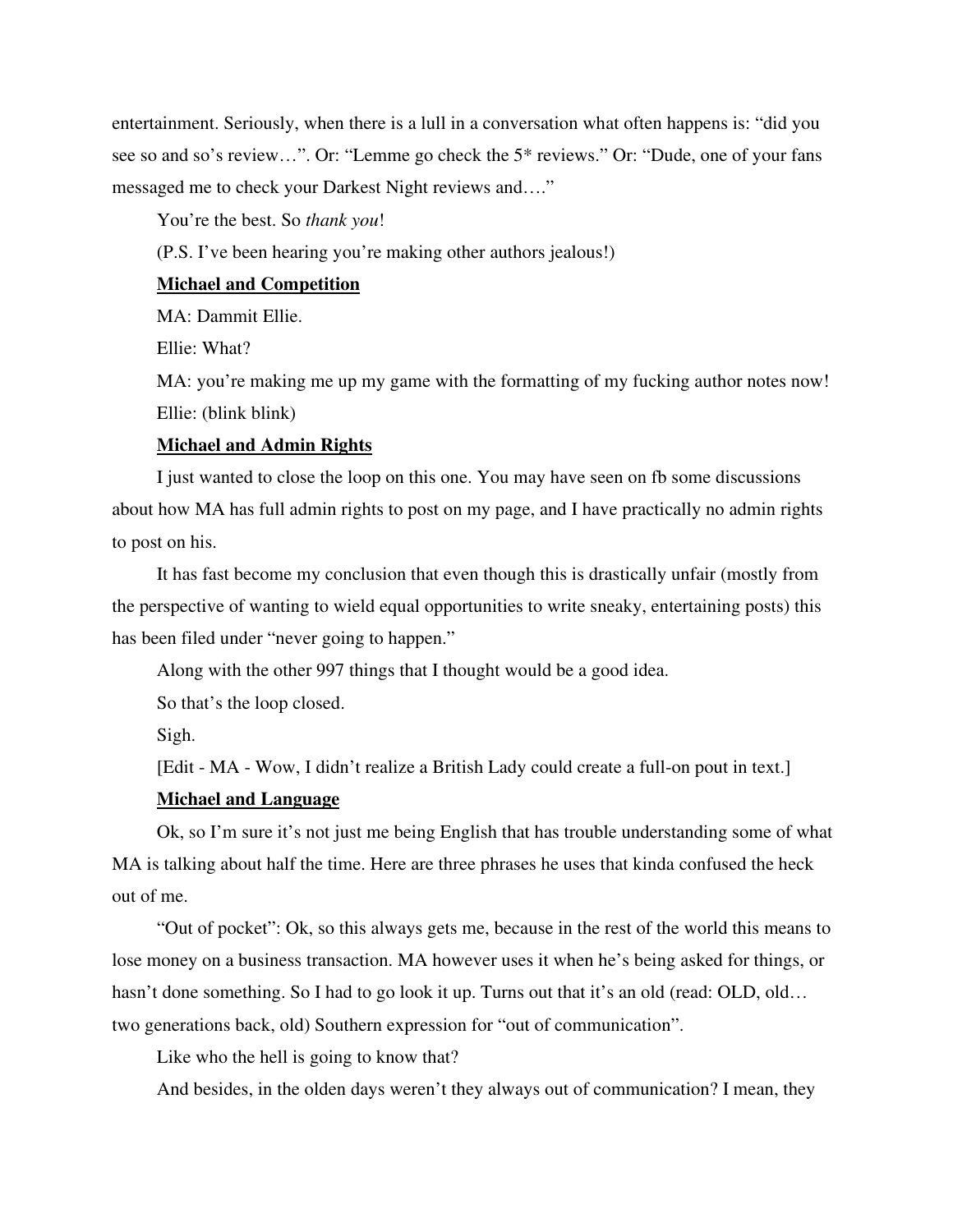didn't have cell phones, or whatsapp, or fb. So why would they have a word to describe their constant state?!

"A ways out...": This is one of those like math/ maths. I kinda figured it out from context, but just makes me stop and think every time I hear it. Yep, MA, that's the glazed look I have when I'm trying to translate. Normally unrelated to the context of the conversation! ;)

"Oh snap": Yep. This one had me completely baffled. And it was during a joust on the fb page. I had to wait until he could explain what was actually going on…I couldn't figure out from the Urban dictionary definition if he was supporting *me*, or the *other* guy.

*It turned out the boys were ganging up on me.* Sigh.

\* \* \*

So during one of our many arguments heated discussions Ellie resigned herself to not getting anywhere with the discussion, and nodded sagely saying: "ok, Michael. Whatever helps you sleep at night."

MA thought this was hilarious. After he picked himself off the ground laughing, he made a note of it.

He has since used this phrase a total of 7 times… In a fortnight (That's two weeks for non-English-speakers!)

So after the third time, Ellie suggested that even though he found it awesome, maybe he should try a new phrase.

"Besides… it's copying!" she protested.

MA: Yeah but everybody get's something from somewhere. Otherwise you wouldn't even be able to speak!

(Edit: you can't fault his logic!)

Ellie: Yeah, but you're using it all the time. And out of context…

*[Michael Edit – LAME!]*

\* \* \*

Hey Michael, did you get that bio and stuff pulled together ok? I want to submit our SXSW application today.

MA: whaaa? Yes. Er no. Hang on.

*(Scuffling on the line as he searches for the email.)*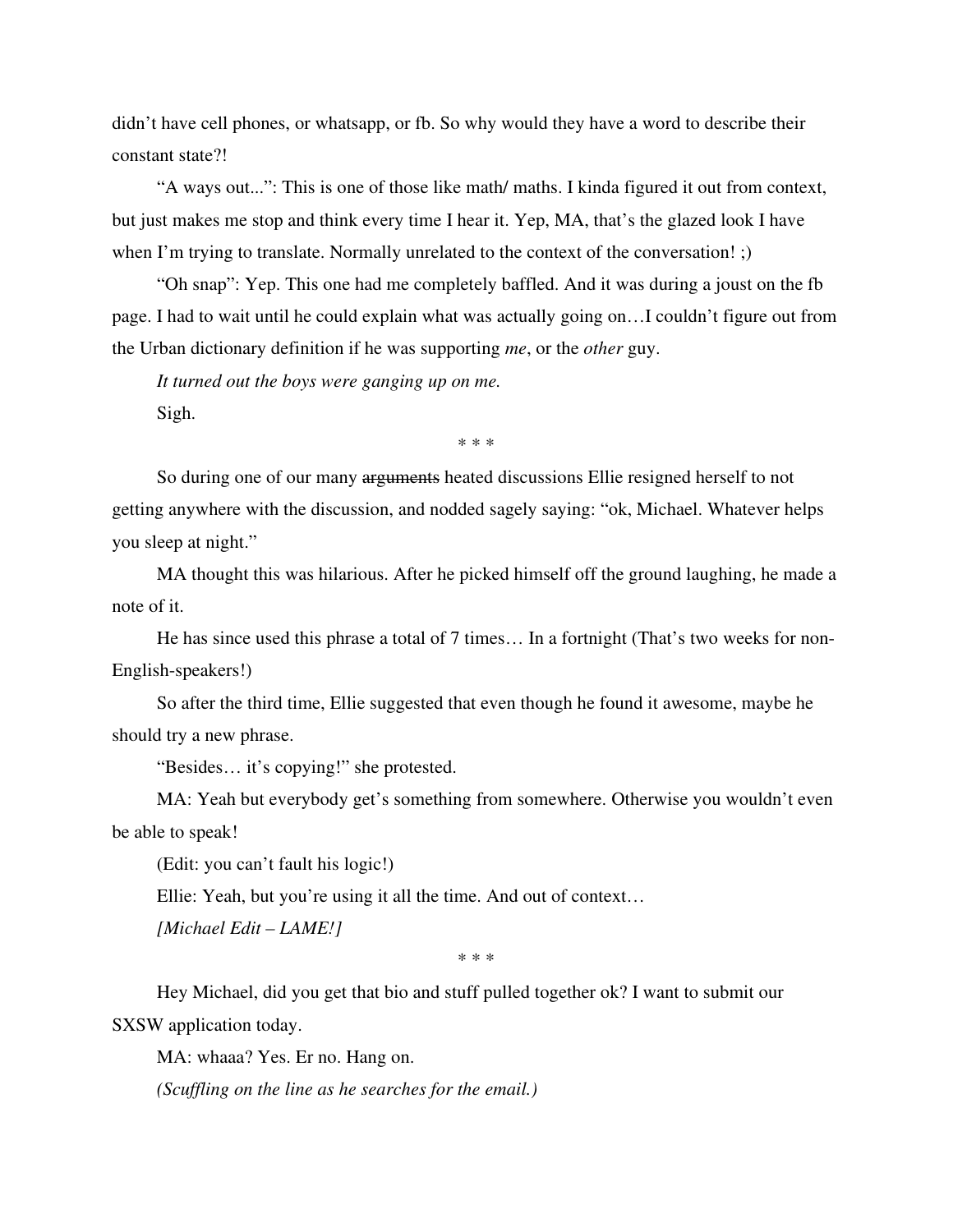MA: ah yes, but… *(Pulls up email to see what he needs to do)*… It's your fault I didn't do it yet… Those two links you sent me were hilarious. I started reading through them and at 2am I'm still there going through them laughing my ass off.

Ellie: Squirrels. Rave.

MA: *You're* the one that's sending *me* squirrels in my slack channel!!!

Ellie: you didn't have to read them. And you are allowed to prioritise.

MA: whatever helps you sleep at night.

Ellie: dude - that doesn't even make sense!

\* \* \*

One last one. I was talking with MA relating communication with Dr. Awesome where he was discussing his reading The Ascension Myth books. *(Michael Edit - remember to read Ellie's part in a British accent.)*

Dr. Awesome: I've been reading your books. They're like talking to you in person, only dirtier.

Ellie: I could talk dirty to you in person, but I'd be worried about your medical license.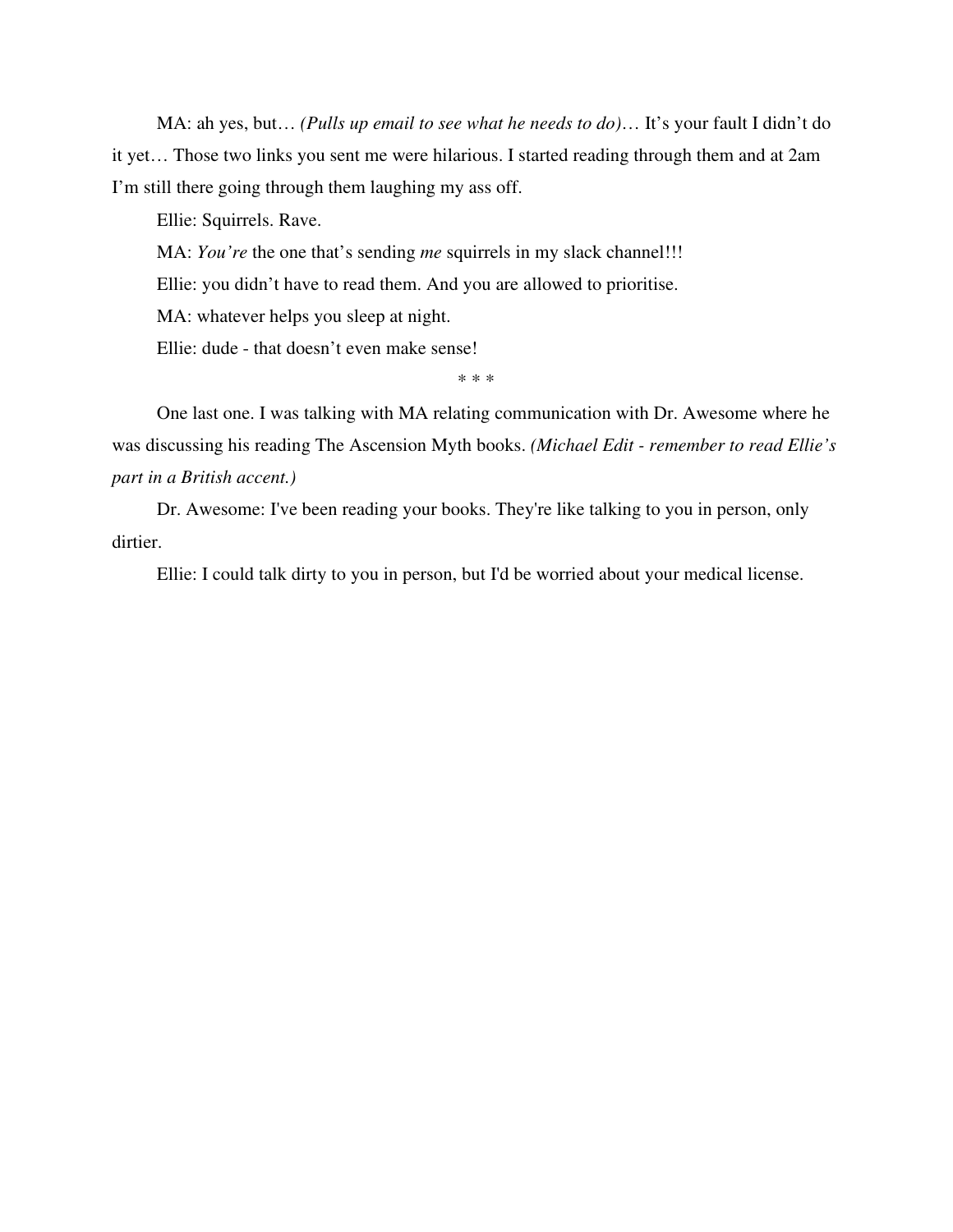## **Author Notes - Michael Anderle**

July 23rd, 2017

First, let me say what a pleasure it is for me to type the following phrase: "Thank you for not only reading this book… But, reading it ALL the way to the end and NOW, reading my Author Notes as well."

;-)

Second, I know what you are really here for. You want to see what kind of mischief that Ell has been doing to me, lately. You are wondering what the Padawan could possibly be doing that befuddles the Yoda.

In a word? Everything (sharing later).

First, she was sick, lacking energy, falling off weight machines over in Los Angeles as she tried to get back to a normal life every time she had an erg of energy. Then, she would rail against Dr. Awesome depending on how little energy she had.

Personally, I think it had to do with how bad the caffeine withdrawals went and whether the doc realized just how out of life the prescribed regimen was sending my collaborator.

Then, Dr. Awesome became Dr. Genius. Now, you might think this was a step up for the good Doctor - but not so much. It seems with a British accent; you can REALLY make "*genius*" sound like a negative. I figured if the doc kept up with the lack of caffeine, he might get renamed Dr. Google.

As in, his doctor certificate was going to get relegated to second place behind (Ell edit: MA!) Googling for the answers.  $;-)$ 

(Michael edit to Ellie's Edit: I don't think so… I'm not the research scientist who knows all sorts of stuff, and goes out to confirm everything. That's the scientist in you.)

Don't worry if you don't understand that comment, the right person will LOL.

Finally, she had a sort of good day, and wonder-padawan started acting normal. Which is to say that she started doing more than looking out at the world as something you went and did something in, instead of watching go by as you laid on the bed or couch.

Then, shit got real.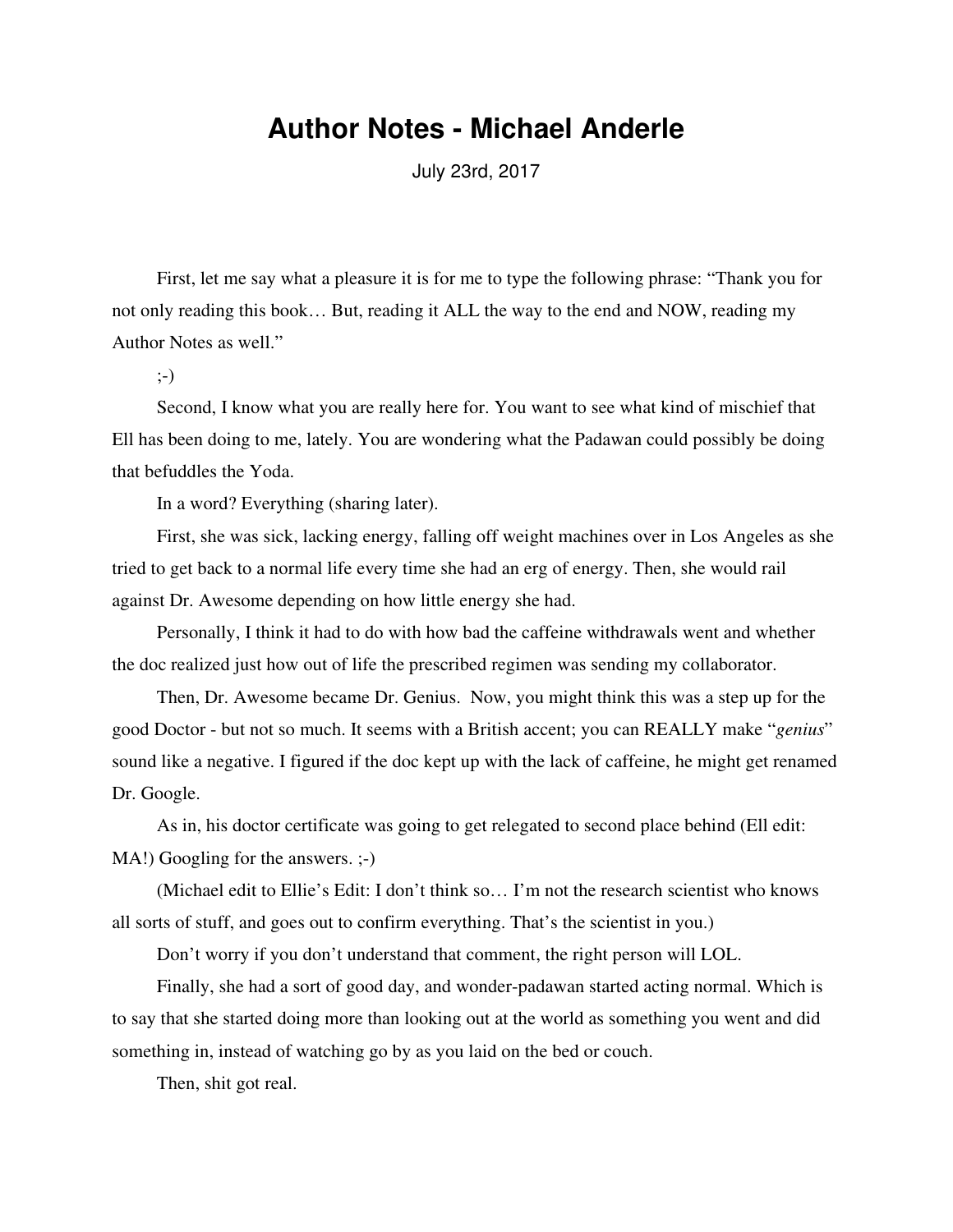She had two or three days of success with energy after about three weeks of nothing. Her efforts to catch up started producing results and now it was my turn to go 'oh shit, she's going to be done with the story, soon.'

#### *Fuck my life.*

I hadn't realized that the breather I was experiencing was just about to go down the tubes.

Perfect Padawan was about to start firing on all caffeine cylinders again (she moved herself to that mom coffee stuff which has less caffeine, and you could tell she was starting to run on premium once again and then I think she moved to something slightly stronger.)

So, my hats off to Ell Leigh Clarke as she went through a freaking horrible time in her life, and yet she has accomplished something short of miraculous that I'm going to mention here.

I'm writing this on July 23rd, 2017. Our fourth book (which is mostly Ell's efforts. We work on beats, a few major character choices and some emotional stuff) was released on July 5<sup>th</sup>, 2017.

For those who are eagle-eyed mathematicians, you will catch that SANCTIONED (book 04) was released just 19 days before we release book 05 REBIRTH. Ell had already been writing book 05 while book 04 went through editing, so she had a small jump on the books before she went through physical hell for a while, but that is NOTHING on the fact that she fucking did it.

She released her fifth book in 19 days and I couldn't smile more for her accomplishment and I would like to be very clear.

REBIRTH is *Ell's* awesome accomplishment. She will say "ours" and to a point, it is. BUT, I want to make sure that our readers understand the Padawan deserves so much credit for the amazing results.

Right now, SANCTIONED is still a top 1,000 book in the Amazon store (#819 as I type this riding in the car from Austin to Dallas-Fort Worth) and has over 100 reviews (109).

Simply awesome!

Having said that, I can *ALREADY* hear those fans of mine saying "Well, what the hell is up with you, Michael?"

*I'm glad you asked ;-)*

I released Forever Defend on July 1st, 2017. Since then, four books have been released with collaborators including:

 $#2$ ) Sanctioned (July  $5<sup>th</sup>$  – Ell Leigh Clarke)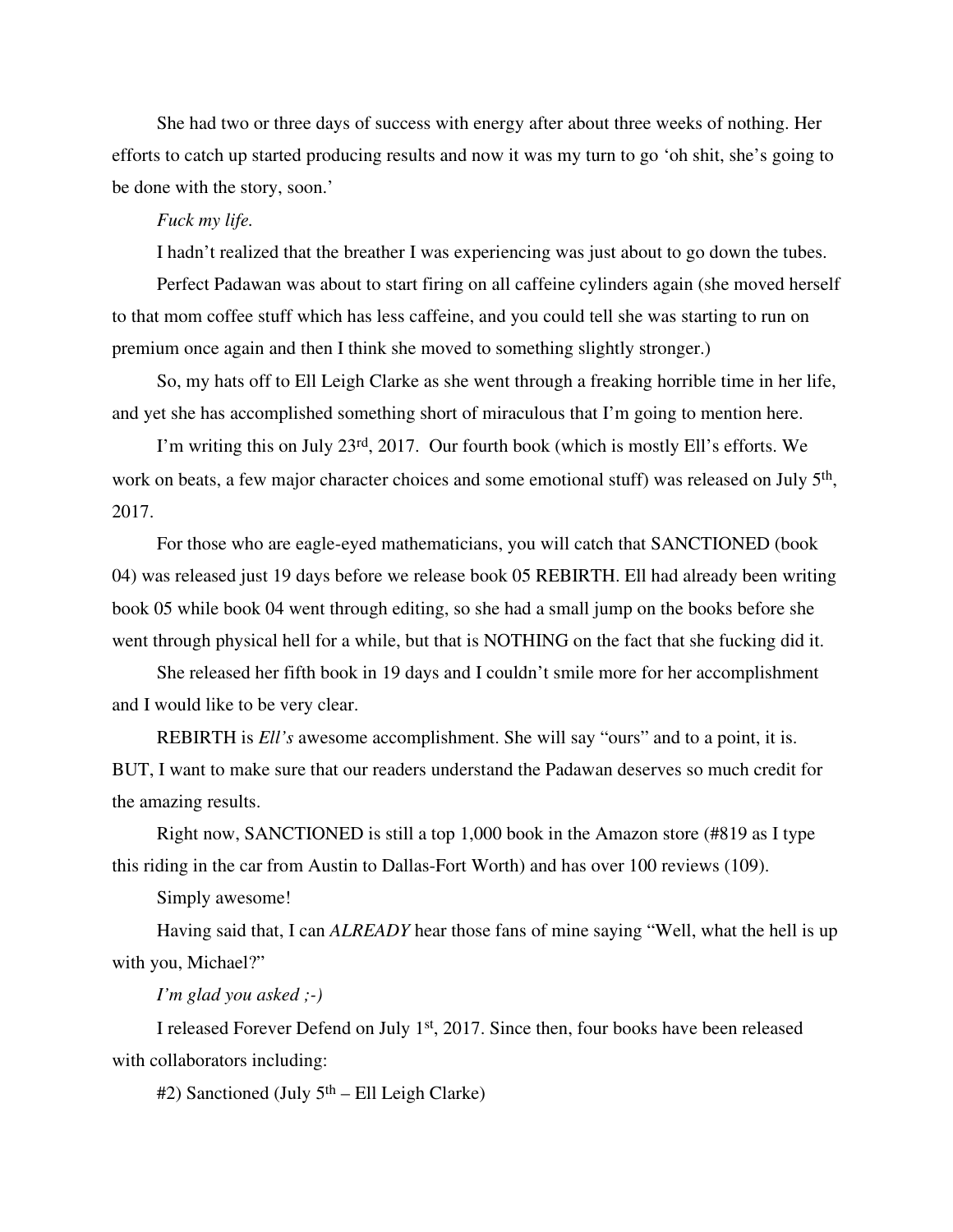$#3$ ) Born Into Flames (July  $7<sup>th</sup>$  – Justin Sloan)

 $#4$ ) Shades of Dark (July  $10<sup>th</sup> -$  Justin Sloan)

 $#5$ ) The Arcadian Druid (July 19<sup>th</sup> – Candy Crum)

There are 4 more books due this month, including:

 $#6$ ) Rebirth (July 24<sup>th</sup> – Ell Leigh Clarke)

#7) Storm Callers (July 26th – PT Hylton)

#8) Nomad's Force (July 28th – Craig Martelle)

AND – One more book, but in fact this is a whole NEW UNIVERSE.

#9) Quest For Magic – (July 31st – Martha Carr)

Before I explain MORE about what is going on, I want to say "I get it." I get that for many of you, it isn't about the other story lines. Many of you would rather I get the next book for Bethany Anne out sooner. However, I chose to bring more authors into the fold (such as Ell) and frankly, I have to take time from Peter to pay Paul.

Here are my personal desires, and how they play out for the future of The Kurtherian Gambit, my own stories, and the collaborations with other authors.

#### **BETHANY ANNE**

She is the one that ALL of the Kurtherian Gambit revolves around (for better, or worse.) Right now, we have the following authors writing stories in the Kurtherian Gambit (In order of appearance):

- 1. Michael Anderle
- 2. Paul C. Middleton
- 3. Justin Sloan
- 4. Craig Martell
- 5. Natalie Grey
- 6. CM Raymond / LE Barbant
- 7. Ell Leigh Clarke
- 8. PT Hylton
- 9. Candy Crum

Here are the authors we are shepherding through to bring new series to you: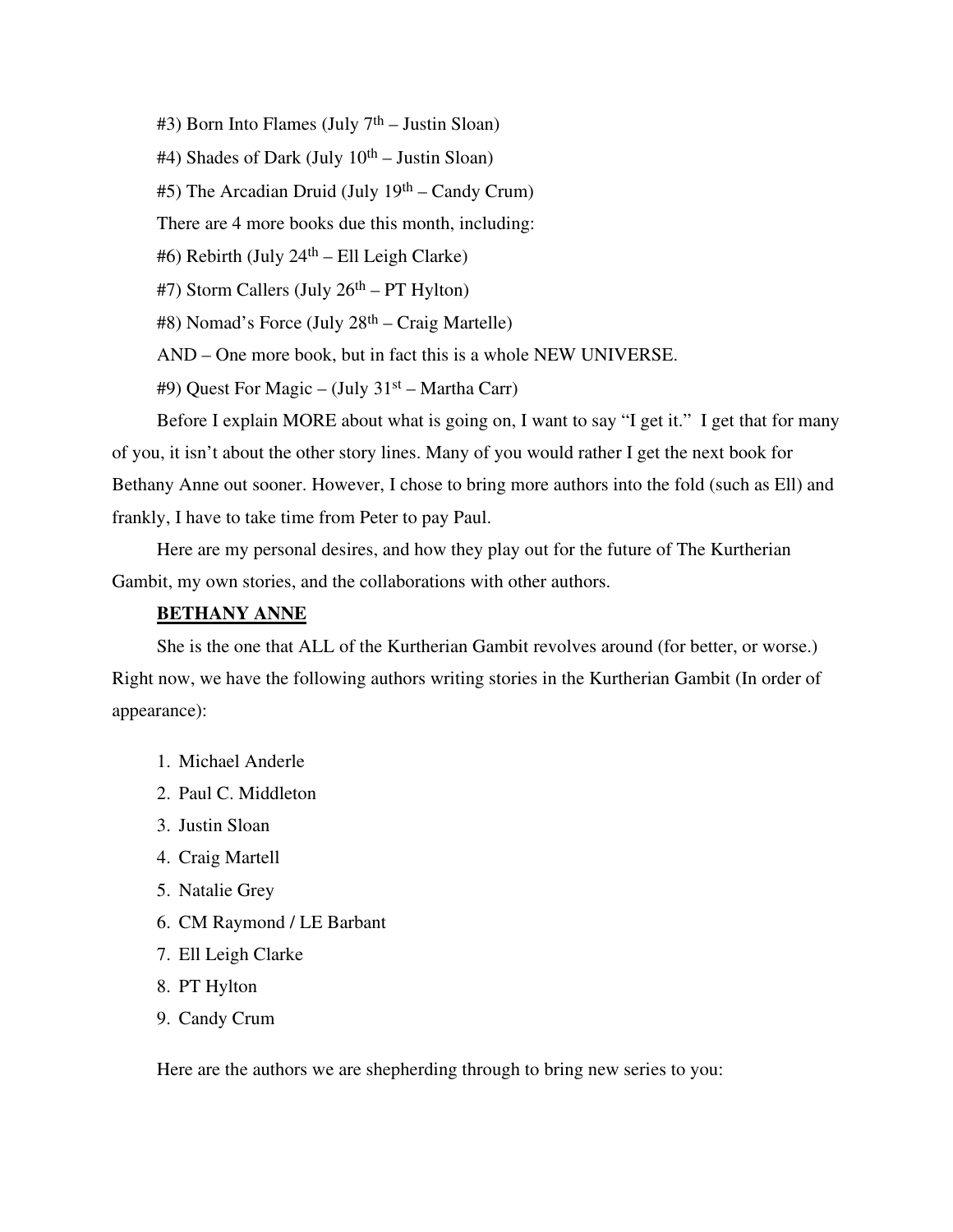- 1. Amy Hopkins (AOM)
- 2. Brandon Barr (AOM)
- 3. Amy DuBoff (AOE)
- 4. JN Chaney (AOE)
- 5. Holly Dodd (Etheric Empire)
- 6. Hayley Lawson (Age of Madness)
- 7. Tommy Donbonvand (AOE)

## **ORICERAN**

Now, let's add the Oriceran Universe (more on this later):

- 1. Martha Carr
- 2. SM Boyce
- 3. Abby-Lynn Knorr
- 4. Flint Maxwell
- 5. Sarah Noffke

## **AUDIO**

We are producing audio for EVERY Kurtherian Gambit / Oriceran series we have in production. So, that is a large overhead of effort.

## **AUDIO for Other Authors**

We have four authors running through LMBPN Publishing which we only do Audio for.

## **COVERS**

I'm involved in every cover setup (I allow the collaborators to project manage, but I'm part of the discussions. This includes models, costumes, concepts etc.

## **BILLS**

I have to make sure everyone gets paid.

## **NEW AUTHORS**

We (Craig, CM Raymond & LE Barbant, Martha Carr and myself) are working to bring the authors on board (new, support, etc.)

## **SOCIAL**

I try to stay up to date on our Facebook efforts and whoever reaches out to me.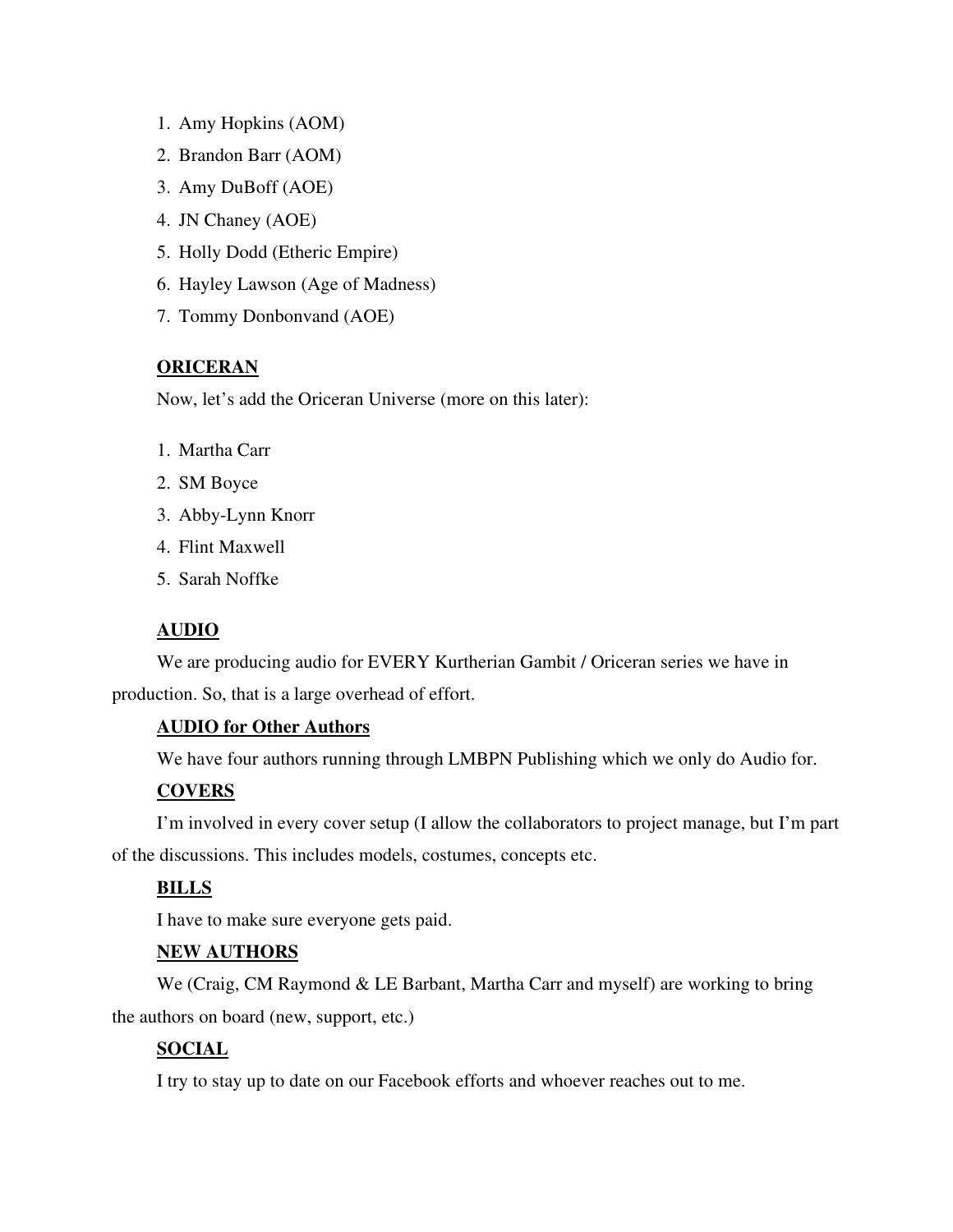#### **TRANSLATIONS**

We are working to bring about German Translations if possible (test going well so far).

#### **EMAIL**

I do all of the emails announcing new books.

Plus, all of the support for some other authors that I do ad hoc. Now, I don't do all of this myself as Stephen Campbell is a big part of doing a LOT with this and I haven't even started to say thank you to the JIT readers, other service providers we use for website / layout / art / editing etc. we work with, communicate with and everything else that goes on to make producing these stories and getting them out to your wonderful reading hands every month..

So, I'm not personally surprised that my book dates are slipping a little. It is going to happen, unfortunately.

I just promise that I WILL complete Bethany Anne's story (21 books), Michael's story (4 books) either by the end of this year (2017) or early 2018 barring something unforeseen.

Then, I will plot out Bethany Anne's next series.

Personally, I derive a huge amount of pleasure from the success of others, and specifically my collaborators. When I see the excitement and joy they receive having busted a new record for themselves by writing with me, I'm personally damned happy.

Now, I have to admit that perhaps a little, just a little, I might be particularly pleased with Ell's success because.

She:

- 1. Had not read a fiction book since she was 12.
- 2. Was focused in a completely different area (Internet Marketing, personal success, some recent work on Story with screen writers) when she and I first spoke.
- 3. The Ascension Myth Series has brought NEW readers into The Kurtherian Gambit Universe. They read TAM and from there, go on to discover the other stories, including Bethany Anne.
- 4. Her series is a huge success, and STAYS a success. Her Facebook group is rocking it with readers speaking with her all of the time.
- 5. She trusted me blindly (perhaps not the most prudent decision on the face of it), but it paid off when we went with a character that 'didn't have it all' and frankly, some worried her brokenness would turn off readers.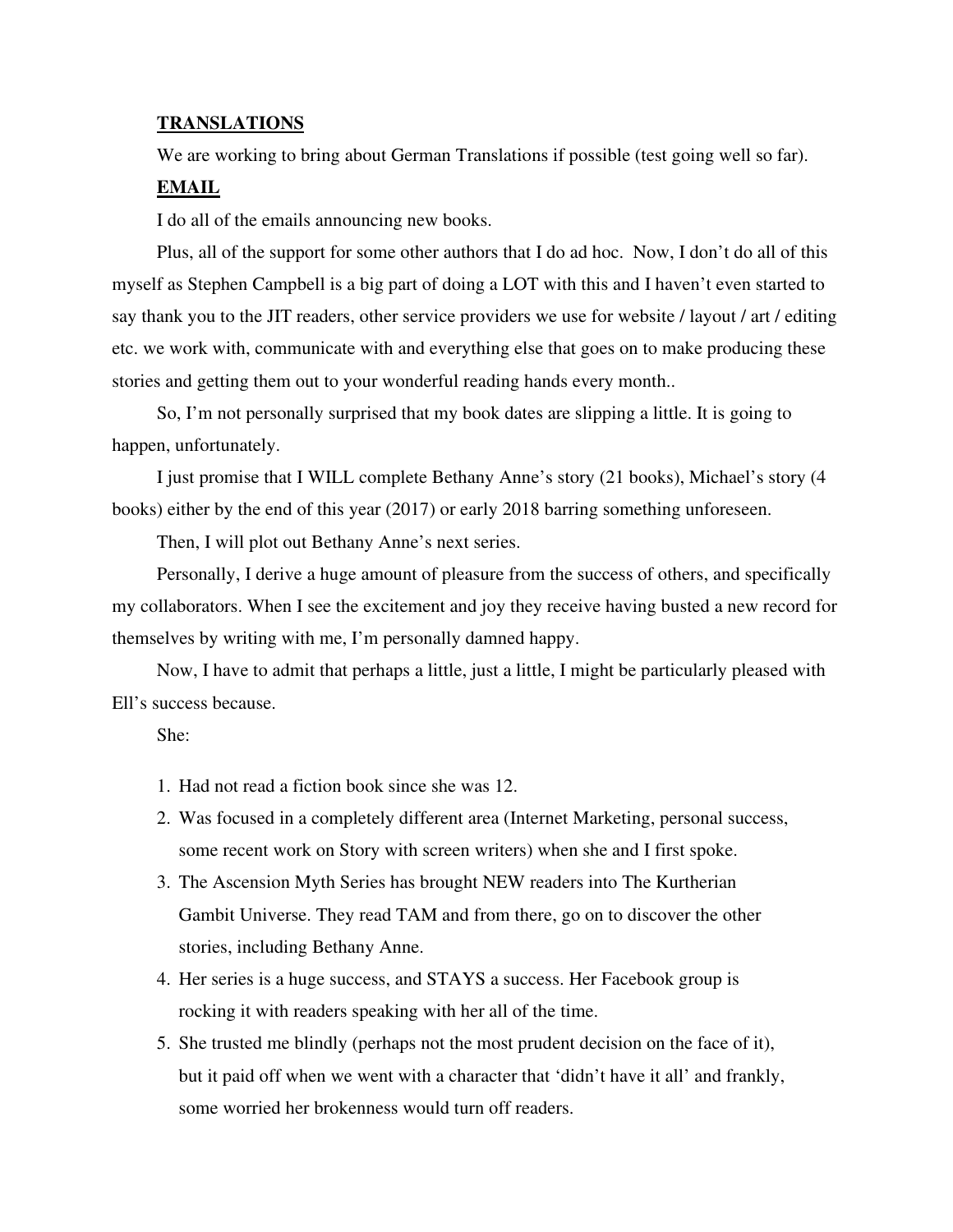6. She is a scientist type person to whom I can throw sciency stuff and not only does she answer the questions, I actually understand what she is saying. That is a talent, that's all I'm saying.

Now, let's chat about a few "WTF?" moments with our favorite British author.

#### **That's Not Me!**

You might remember in the Sanctioned Author Notes how Ell conned me into allowing her to edit my author notes, and add some of her comments. In one of those comment adds, she made it sound as if I was going to give the wrong impression to the readers related to how often she curses.

Yet, she typed out a 'fucking' *RIGHT* in the line about not cursing!

I keep laughing about that to this day so here is…

#### **Ellie's Reputation, Part II**

Ellie: Fuck, fuck, fucking fuck…

Mike: And you wrote in my author notes that you don't cuss all the time.

Ellie: I hope you don't give me a bad rep in these next author notes.

Mike: <No Pause> You mean telling the *truth*???

#### **Gnom Nom's (The Alien Race)**

So, we were working on creating aliens a few weeks ago, needing names for some bad-ass

guys. One of these names is "Gnom nom's"

Well, Ellie has a way of talking when she likes (whatever) food she is eating or talking about. She does this…

Ellie: Oh, but the food is so good! Nom nom nom...

Mike: You know that has become a fucking alien race now, right?

#### **Passive Aggressive**

So, Ellie and I are talking and I make some comment that leads Ellie to say "I'm passive aggressive." (Ellie edit: *being*. I said *being*. I'm not inherently any kind of aggressive!) (Michael edit to Ellie edit. *This is so wrong!)*

I happened to believe that was an incorrect description of herself and said this:

Mike: You are not passive aggressive...

Mike: You are aggressive aggressive.

Mike: For you to be passive, is like a sniper who is passive, until he shoots you.